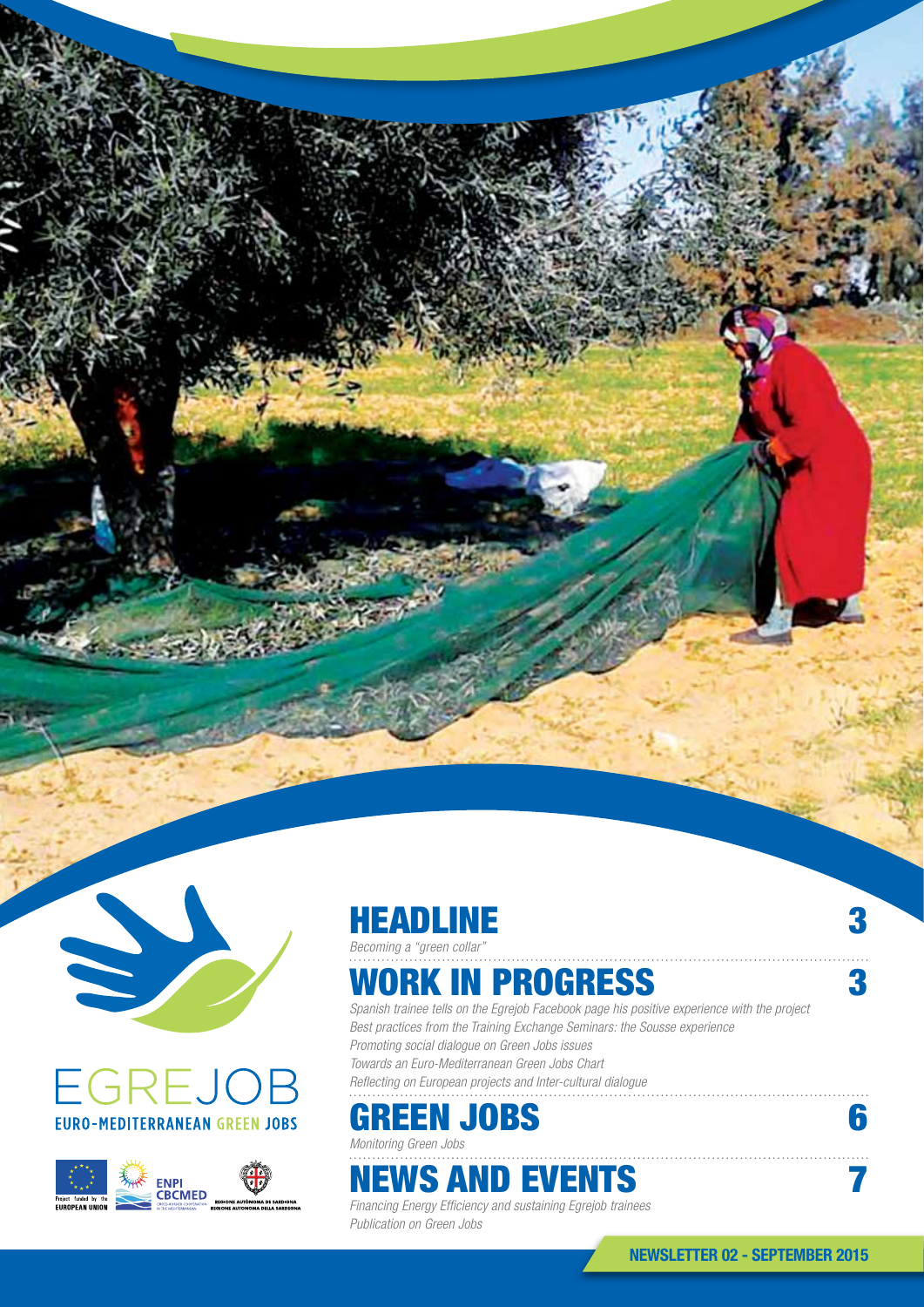## WELCOME



## OF THE EGREJOB PROJECT! THE SECOND NEWSLETT

*We have gathered here some contributions reflecting the strong commitment of Egrejob partners on consensus building among Euro-Mediterranean stakeholders over Green Jobs strengths and weaknesses, the implementation of Regional Assessments studies and of skills Incubation systems.* 

#### In this second issue we are talking about...

- *...some experiences linked to the Green Jobs training and the last Training Exchange Seminar in Sousse*
- *...the contributions of the Euro-Mediterranean Training Committee*
- *...the advancement in the Green Jobs Chart design*
- *...some useful experiences in Green Jobs monitoring*
- *...policy News or Event related to the Green Economy*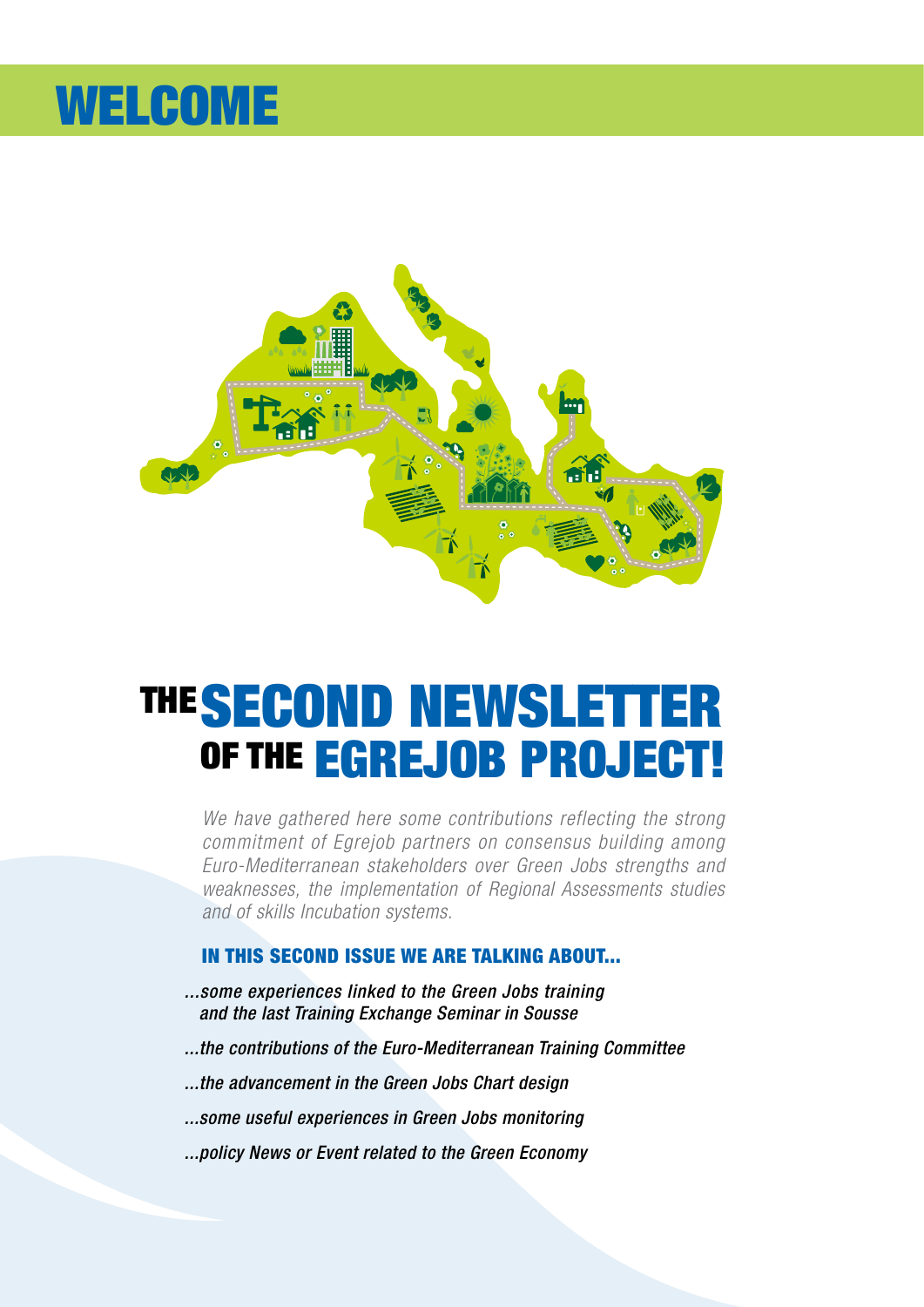

#### Becoming a "green collar" the EGREJOB project trains 100 young Mediterraneans in environmental professions



Transforming the Mediterranean into a green economy requires a massive investment of governments and local authorities in designing policies that aim for development without degrading the environment. The success of implementing green policies is also dependent upon the availability of skilled people who are able to develop and manage projects in the environmental sustainability sector.

In order to foster the integration of a new generation of students and entrepreneurs in the green job market, the EGREJOB project is training 100 young people - half of them women - from Italy, Lebanon, Spain and Tunisia in fields such as renewable energy, eco-building, energy efficiency, sustainable agriculture, eco-tourism and waste recycling.

The training courses provide participants with uniform professional standards in the environmental sector, allowing them to better meet the needs of employers looking for qualified green workers in the Euro-Mediterranean area. Trainees were also introduced to green business models so that aspiring entrepreneurs who have a passion for the environment have the skills to create sustainable products and services that are competitive in regional and international markets.

> *Extract from the article published by the ENPI CBC Programme website*

## WORK IN PROGRESS

### Spanish trainee tells on the Egrejob Facebook page his positive experience with the project



"My name is Javier Gutierrez, I am a 23 years-old engineer and I feel very happy because I have just started my professional career in MEM (commercial alliance Mercedes Benz, belonging to Grupo Estampaciones Sabadell) right after completing the Egrejob course on Energy Efficiency, organized by the Chamber of Commerce of Terrassa. The course was considered an essential element during the job selection process, together with the Training Exchange Seminar I attended during the Conference in Sousse on 11-12 June, where I discovered I could deal with diverse Energy Efficiency issues with Tunisian, Italian and Spanish colleagues and established contacts which will be useful in the near future. Thank you Marianella and Marta from the Chamber of Commerce of Terrassa for your dedication to the course and to the trainees!".

*Chamber of Commerce of Terrassa*

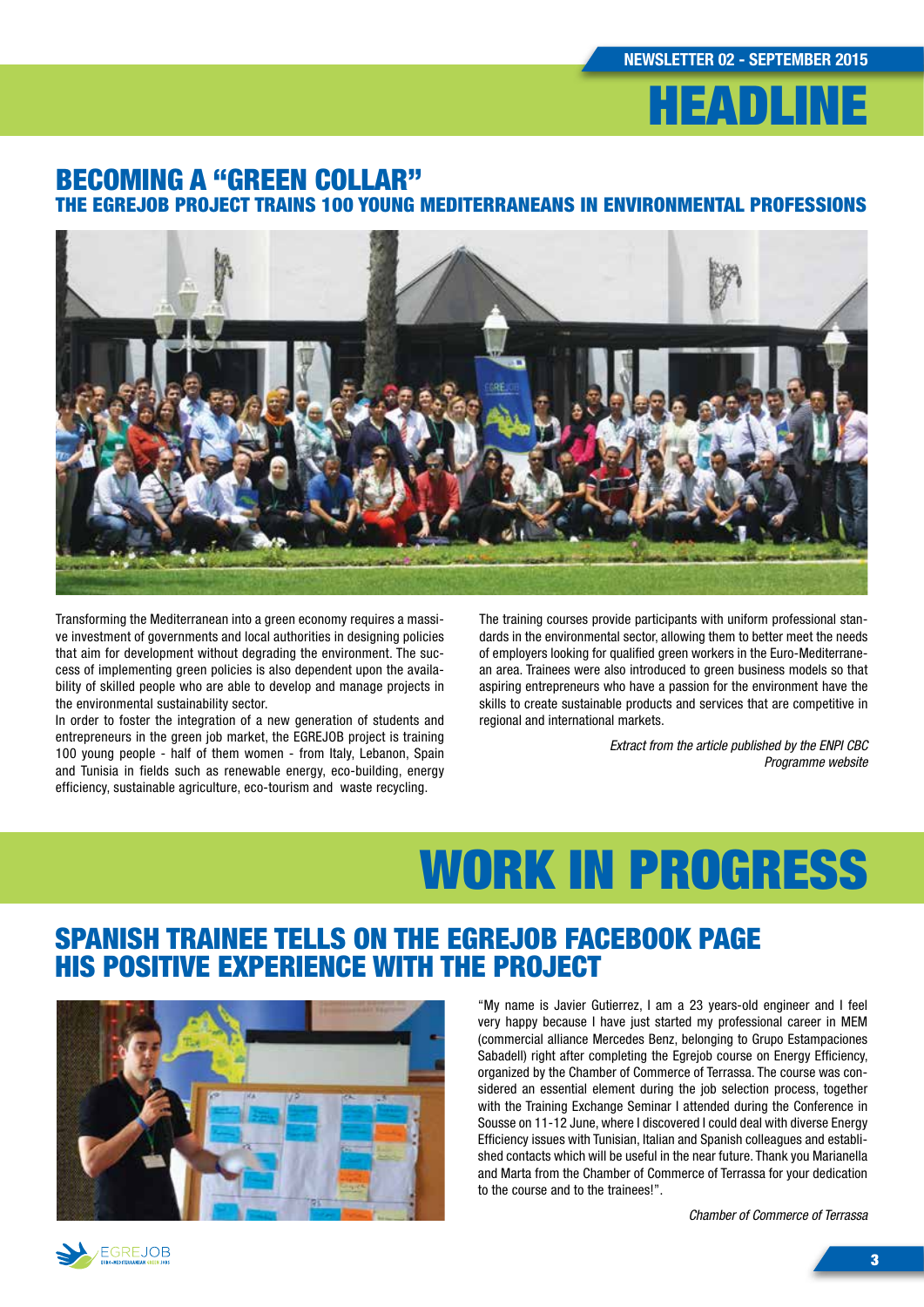# WORK IN PROGRESS

### Best practices from the Training Exchange Seminars: the Sousse experience



*Networking session with trainees from Italy, Tunisia, Lebanon and Spain*

The second TES in Sousse (11-12 June 2015) successfully completed the valuable trainees exchange experience started in Cagliari on 25 May, when 32 young Engineers and Architects from Italy, Spain and Lebanon were invited to reflect upon the scope and potential of Green Jobs and on the skills and competences necessary for successfully performing in the different professions covered by the area. This activity greatly opened the mind of the trainees and induced them to consider all the economical and societal aspects which make up the Green economy.

In Sousse, 31 trainees from Tunisia, Spain and Italy were involved in a 45' Networking session aimed at getting to know each other, sharing plans and expectations from the project and understanding the diverse educational and business experiences. The workshop, structured as a "speed dating" and led by the Chamber of Commerce of Ter-



*The project manager from Tuscany Region Laura Righi introduces Egrejob to local authorities from Sousse Governorate and Commissariat Général au Développement Régional*

**LUCIA PIFFERI, trainee from Tuscany Region - Italy: "From the** course and from the TES, we have now the tools to begin our own professional career. We are ready to work on the energy efficiency of buildings starting from energy audit and planning activities, passing through the soft skills acquired on economic and financial aspects.

Mohamed el Hedi Kortas, trainee from Sousse - Tunisia: "First, it is something great to make a good contact to help us exchanging experiences. Our biggest challenge is to find jobs. The activities were great. The business model canvas was a good exchange of experiences between the groups and I have taken a good practice. This non-formal education gives the fruits that University doesn't, that is team work".

rassa, encouraged conversation during the work sessions that took place all along the meeting. The second workshop allowed trainees to experience a methodology to develop business plans for their future entrepreneurial projects. Led by Stéphane Ruiz from IDEA Agency who introduced the Business Canvas model, a team of coaches from Cagliari, Terrassa and Sousse helped four groups of trainees to develop a mapping project to determine the elements of the business plan and learn how to design green business models and value propositions through the reflection on potential customers, value-added products/ services offered, delivery channels, potential partners, etc. The trainees worked on projects related to solar energy, plastic waste management, implementation of smart grids and were also asked to identify the entrepreneurial skills they consider most essential to succeed in a business activity. The groups were formed by students from different countries, in order to obtain the maximum interaction between the different regions and the sessions ended with a plenary session where every group presented their results.

The two exchange seminars really hit the target of creating synergies in professions that need to be contaminated with competences and know-how from different fields and represented valuable attempts to create an Euro-Mediterranean incubation system, by building an expert network capable of cooperating on the diverse skills needed by 'green' professionals, to link them to the needs of each territory and to facilitate relationships with stakeholders of each region where trainees will establish their own business activity.

*Chamber of Commerce of Terrassa*

#### Recap of Egrejob courses

- **Tunisia: Solar Energy and Green Waste Valorization** *(in particular, Olive Oil)*
- Tuscany: Sustainable Energy Interventions at Territorial Level *(ESCO Managers)*
- Lebanon: Sustainable Agriculture and Eco-Tourism
- Sardinia: Smart Grids Experts
- Spain: Energy Efficiency and Sustainable Building experts

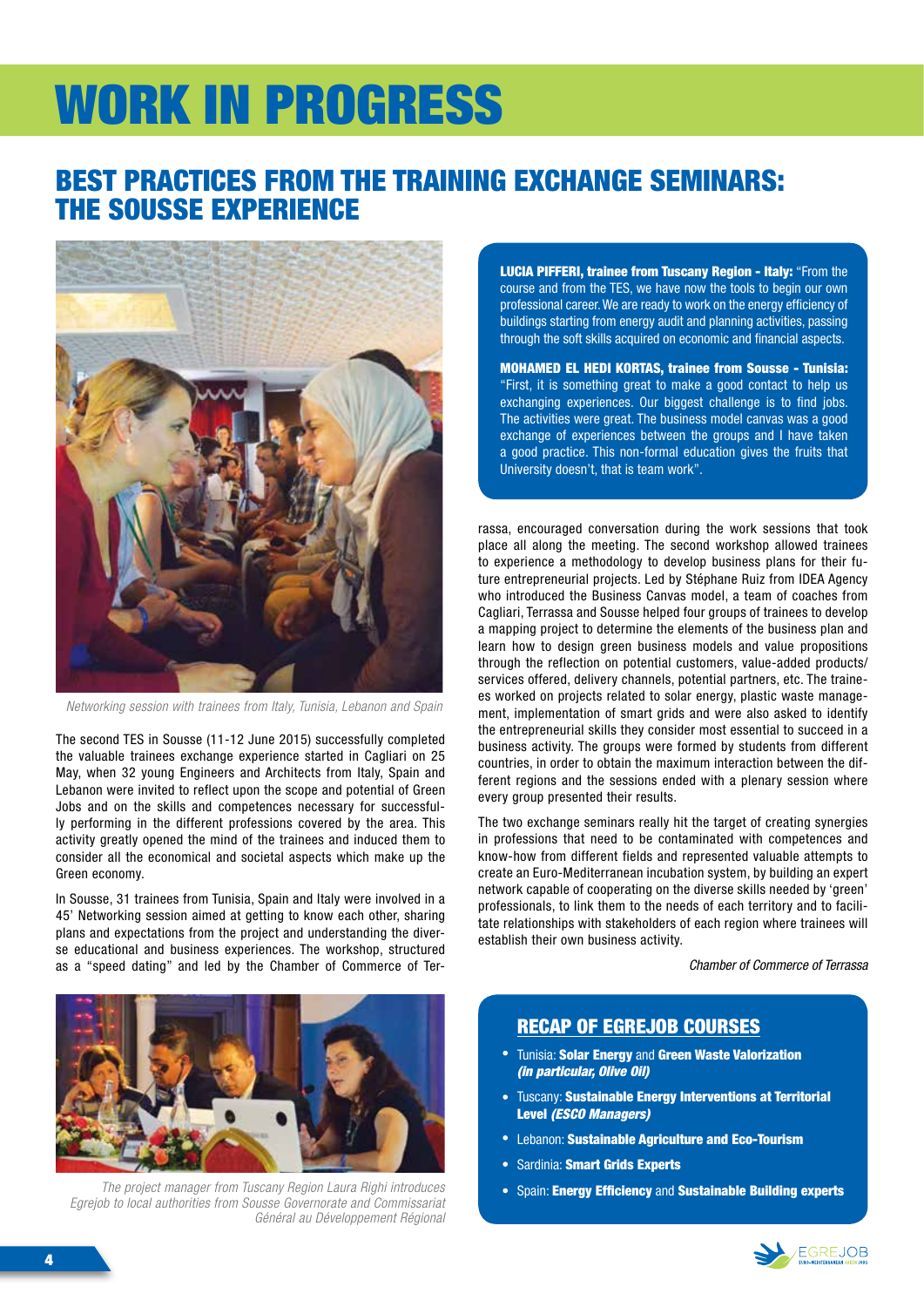## WORK IN PROGRESS

#### Promoting social dialogue on Green Jobs issues through the Euro-Mediterranean Training and Employment Committee (ETEC)



*Alice Vozza from the International Training Centre of the ILO presenting the Decent Jobs dashboard*

*"Just imagine you are an Advisor of the Ministry of Labour and you are about to meet him in the elevator just before he/she goes on a meeting with the Ministry of Environment. You have 60 seconds to suggest the most relevant policy measures to adopt in order to promote Green Jobs and assure that these comply with the decent conditions standards set by the ITC-ILO"* This is exactly what Egrejob stakeholders from each partner country have been requested to do during the third ETEC session hosted in Sousse on 12 June, coordinated by the International Training Centre of the ILO and focussed on "Green skills needs and employment potential of a green economy". The ETEC is a multi-stakeholder platform, formed by key "green jobs"

players such as local and regional authorities, SMEs, universities, training and labour agencies, employment centers, professional associations and trade unions from both shores of the Mediterranean Basin, that supervise, monitor and strategically coordinate all project activities.

After the "road map" established by the project in Beirut last November and the discussion on Integrated Solid Waste Management at the conference held in Malaga on February, the Sousse session gathered the following policy recommendations for the promotion of green occupations:

- Lebanon: strengthening the green skills, improving the social conditions of workers, raising wage conditions, improving job security following maternity...
- Tunisia: improving green skills, stimulating public-private dialogue and defining a coherent plan of action for green jobs promotion, creating an environment more conducive to jobs creation, reducing informal employment, enabling women to have stable jobs, enhancing safety at work ...
- Spain: defining adequate working hours (also for reconciling work and family life), creating job opportunities, reducing temporary employment and securing jobs
- Italy: matching the skills of workers to the demand, involving all stakeholders in the green economy, better developing the training offer, re-training of workers, safer working environment and improving working conditions.

The last session of the ETEC will take place in Florence during the Final Conference and will gather the policy recommendations expressed throughout the project, that will be embedded in the Green Jobs Chart. The building of a network of Mediterranean stakeholders defining skills needs, perspective of employability and enforcing social dialogue is considered critical to the success of green and decent jobs strategies within the concerned area.

*C.G.D.R.* 

### **TOWARDS** an Euro-Mediterranean Green Jobs Chart

The Sousse Conference kicked-off the Green Jobs Chart process, one of the major long-term and sustainable project outputs. Representatives of Cittalia, the Research Foundation of the National Association of Italian Municipalities that is leading Egrejob capitalization activity, started the participatory process to be applied for the design of the Chart and promoted the dialogue on its content among project partners, ETEC members and stakeholders of the Green Jobs sector. The wide audience was divided into small groups and invited to reflect, throughout the day and during the breaks, on objectives, targets, issues, engagement methods and monitoring and evaluation systems of the document, also receiving substantial inputs from ongoing panel discussions.

The Chart will commit the signatory parties to undertake actions for the promotion of Green Jobs within the organizations concerned. The first feedbacks and ideas were collected and common/different views and expectations were stressed and commented. Among the objectives, the Chart should pursue Green Jobs employability creation, promote training and raise awareness on Green Jobs, support public and private entities in implementing policies in favour of Green Jobs and strengthen public-private partnerships. The Charter is now in the process of being drafted and will have to be shared in its content, purposes and operational modalities by the Egrejob partners.

### Reflecting on European projects and Inter-cultural **DIALOGUE**

The fifth Egrejob meeting in Sousse has been more than a project meeting. About one hundred people have attended the conference, with different sessions which completed the experience of the TES, encouraged social dialogue on Green Jobs issues and promoted discussion and knowledge on green growth opportunities at policy level, assuring at the same time a steady progression of activities and an accurate planning of future joint actions thanks to partners internal meetings. Very dense agenda during the day were accurately blended with well-organized leisure time, marked by constant hospitality and kind availability.

It is widely known that for European projects, partner meetings are an important way to contribute to the success of the project by means of fostering relations among participants. As concerns the institutional level, a strong commitment in pursuing multilateral relationships was expressed in several occasions by the highest political representatives of the Governor of Sousse and by the General Commission for Regional Development. For the Mediterranean area, these occasions are essential for contributing to the "establishment of an area of peace, exchange, dialogue and cooperation able to enhance cultural, human, social, natural and economic dimensions of Mediterranean countries" as claimed by the ENPI CBC MED Operational Programme.

*Tuscany Region*

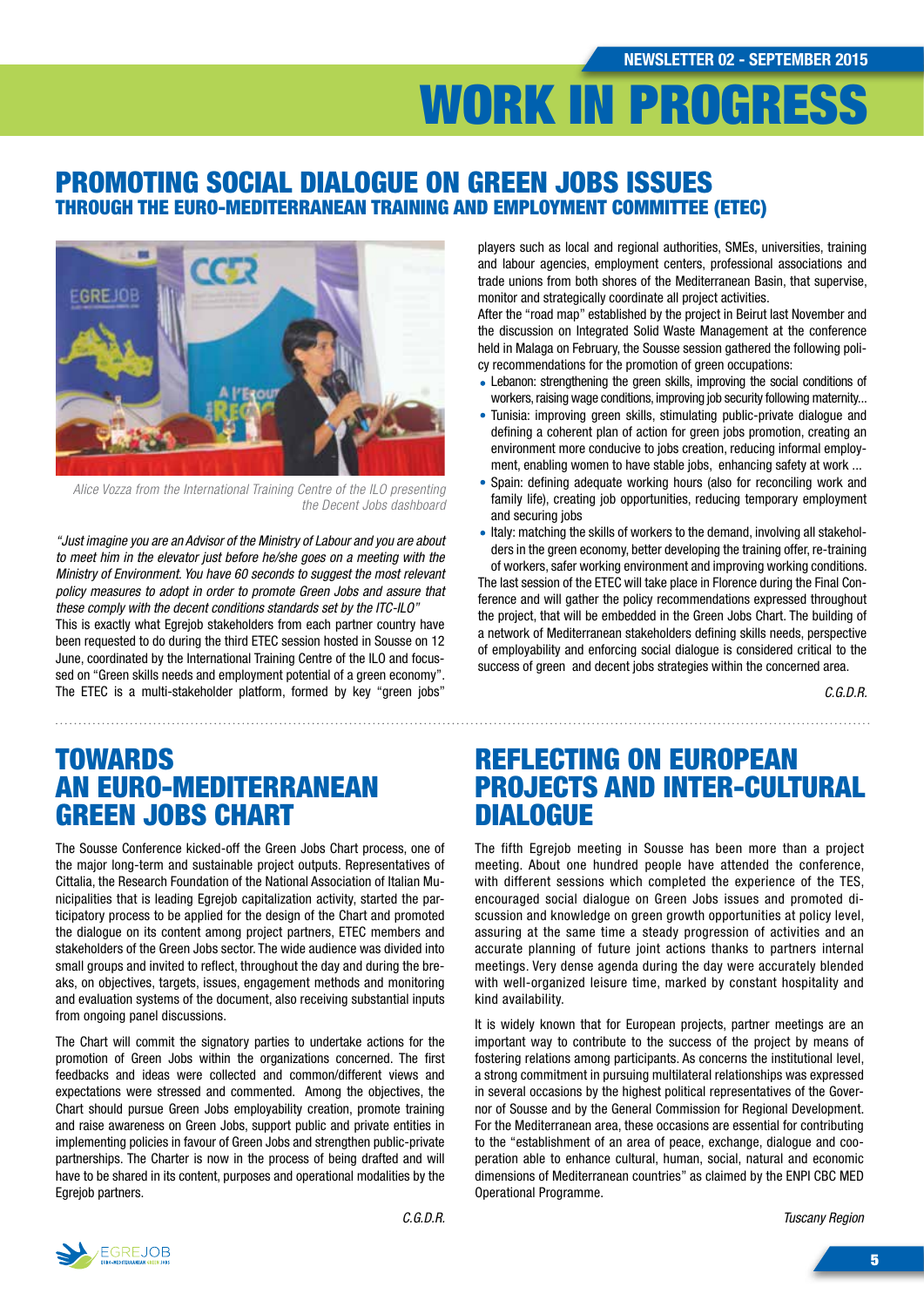## GREEN JOBS

#### Monitoring green jobs attempts, difficulties and data on Italy and Sardinia labour market



*Award ceremony in Terrassa for the training in Energy Efficiency*

"Counting" Green Jobs is not easy. The first problem that needs to be addressed is the lack of a shared definition of job descriptions linked to these occupations. The International Labour Organization (ILO) and the United Nations Environment Programme (UNEP) define green jobs as *"positions in agriculture, manufacturing, construction, installation, and maintenance, as well as scientific and technical, administrative, and service-related activities that contribute substantially to preserving or restoring environmental quality"* (UNEP 2011).

But how to identify them? Green jobs are only partially new occupations, because to a large extent they are traditional occupations enriched with new skills or new tasks, which businesses or institutions require to implement processes in a more environmentally friendly manner or to make the environment itself their business. Therefore, isolating green jobs from all others is complicated and the research projects that face this problem propose different methods of analysis. The result of these efforts is a heterogeneous and partial classification of green jobs, which usually are not reflected in the official descriptions of professions used by the Italian National Institute of Statistics. It is therefore an open question as to how to monitor the trends of the labour market supply and demand and how to compare the results of different surveys. Therefore, to improve our ability to interpret the green labour market, it is very important to share the methodology and results of surveys carried out to date.

The research carried out by Isfol (National research Institute for the Development of Vocational Training of workers) *Strategic sectors for sustainable development: implications for employment and training* (2011) attempts to identify and analyse the innovative job profiles able to implement the guidelines contained in the European plan on climate change. The research focuses on three strategic areas: eco-friendly energy systems, energy efficiency (relative to sustainable building), and quality food from a short production chain. Through the study of each field, the research identifies the strategic job profiles for sustainable development and for the activation of processes with low environmental impact, and codifies them on a number of composite variables. These include: professional profiles, working processes, job roles, organisational contexts, tasks, professional skills, and institutional aspects (e.g. education and professional courses required).

The research on a sample of companies, public bodies and consortia, conducted after the definition of professional profiles, verified the actual need for these professionals, and found that some of them are not present in the organisations surveyed and are difficult to find in the labour market. Hence the need, as reported by the organisations themselves, to adapt the system of vocational training to the demands of the labour market.

The extensive research by IRES Piemonte, *The Green Economy in Pied-*

*mont: IRES Report* (2013) also addresses the problem of how to identify green jobs and identifies twelve green jobs directly or indirectly related to the environment and registered in the archives of the Mandatory Notifications (SILP) of the Piedmont region. The database refers to the Classification of Occupations Istat 2011, which updated the previous classification from 2001. IRES emphasises the limits of a system of classification which does not provide a continuous update of the new professions that are asserting themselves as a result of market evolution, and which is influenced by technological innovations as well as by regulatory measures in the environmental field.

The need to acquire more extensive analysis tools of the green labour market than those offered by the database of mandatory disclosures, has led researchers to add qualitative surveys to the already used quantitative surveys, carried out through interviews of a sample of companies in Piedmont. The research highlights how the vast majority of jobs created by the development of environmental policies are related to traditional jobs (unskilled workers, clerks, mechanics, truck drivers, etc.) and how probably many workers do not use any kind of green technologies during the course of their activities. According to the report, people employed in green companies (green business), whose work has nothing to do with green technologies co-exist with workers who are not employed in green companies, but who end up acquiring new skills, abilities, and knowledge, and carrying out their duties in accordance with a more ecologically oriented approach (green production). The interviews with the participants at the companies surveyedreveal a wide range of professional profiles actually involved in the different processes of production or in the use of technology, which is ill-suited to the rigid system of classification adopted by Istat.

The annual report of *Unioncamere and Symbola Foundation GreenItaly: Feeding the Future* (2013), proposes a new method to first identify, and then estimate, the stock of green jobs in the Italian productive system as a whole (public and private activities in all economic sectors).The report uses the data made available by official statistics, starting from the Nomenclature of Professional Units 2011 (Istat), which identifies two categories of green professions:

- Green jobs in the strict sense of the word (90 in total), involving job profiles that apply green skills in performing all or part of their job responsibilities
- Potentially green job profiles that can be activated by the green economy (100 profiles) that, although they do not in and of themselves include green skills, have all the characteristics to acquire them, through specific training, if located in green sensitive areas or sectors that are open to this issue.

Having identified the green jobs, the analysis estimates the stock of those employed through the labour force surveys by Istat.

The research identifies the green jobs profiles most requested by the labour market: environmental chemist, environmental surveyor, energy saving technician, green purchasing expert, environmental engineer, bio-architect, sustainable lighting systems technician, fitter and installer of low impact machinery and industrial equipment, renewable energy technician, environmental computer specialist, sustainable carpenter, installer of green air conditioning and green marketing technician .

The estimate by GreenItaly for 2012 is that there are more than 3 million green jobs in the strict sense of the word, accounting for 13.3% of total employment, and 3.7 million people employed that can be linked to the green economy. Green jobs show greater job security, are more linked to the areas of research and development, and record more than others the emergence of new professional profiles.

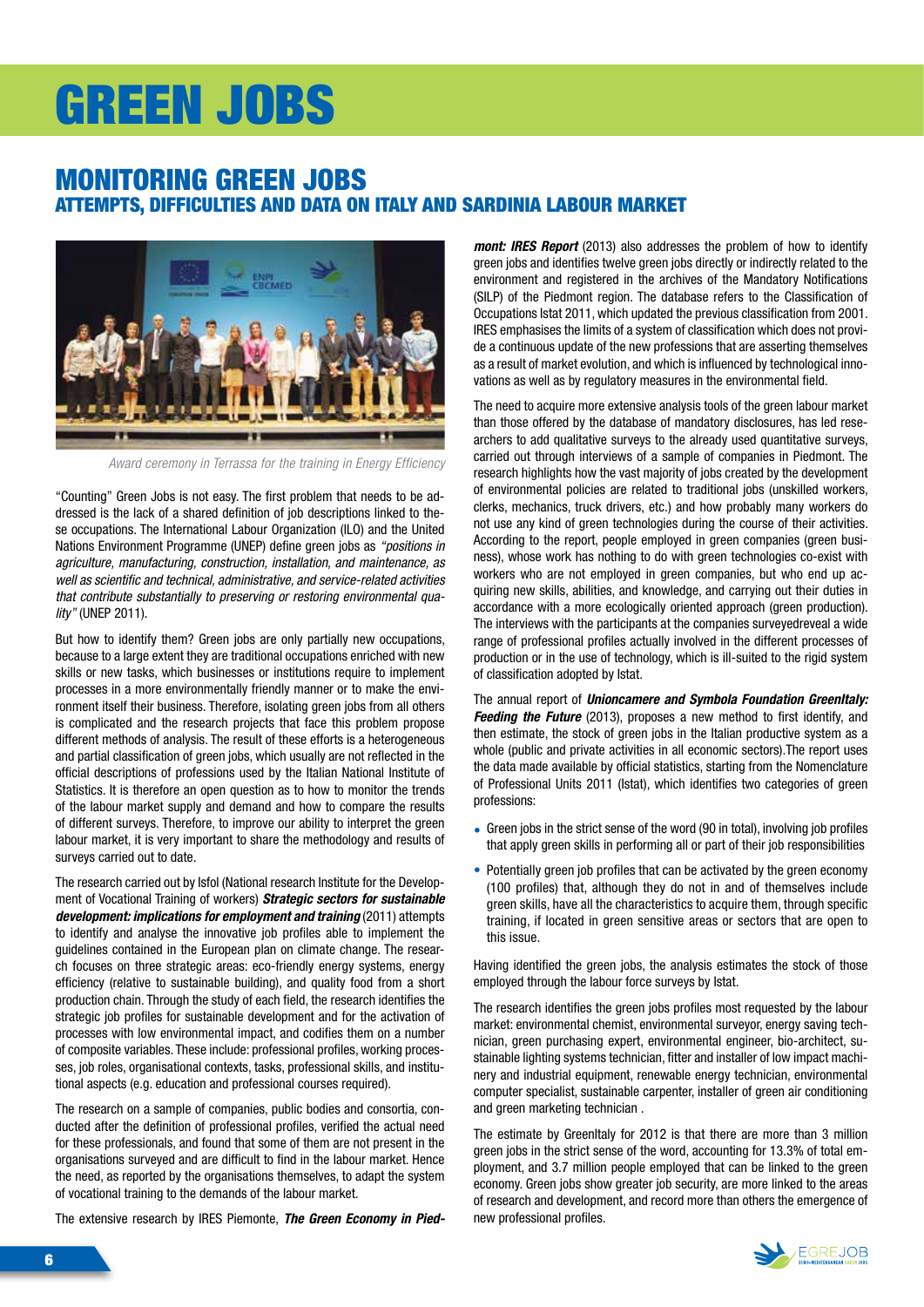# GREEN JOBS



*Smart Grid experts at work with eolic systems Photovoltaic session going on in Tunis* 

GreenItaly, in addition to the quantity, estimates the demand for green jobs by enterprises in industry and services with at least one employee by using the data provided by Excelsior Information System of Unioncamere Centro Studi, which record the planned recruitment by companies.

For 2013, it is estimated that nearly 52,000 green jobs in the strict sense were created by industry and service companies with employees (9.2% of the total) and 81,000 jobs were potentially linked to the green economy (14.4%).

In Sardinia, the report estimates 1,230 non-seasonal hirings, equal to 14.2% of total non-seasonal hirings in the region. After Calabria and Lombardy, Sardinia seems to be the region in which the incidence of green jobs is the greatest.

The research conducted by GreenItaly has the advantage of offering a standardised methodology, replicable over time and on a local scale. The selection of green jobs in the strict sense and those activated by the green economy can also be used for the analysis of administrative data recorded in the archives of mandatory disclosures, managed by the regions. The archive data allow you to know the stock of those employed and unemployed, the number of those starting employment and terminations of employment contracts.

Through the administrative database SIL (Employment Information System) of Sardinia, we analysed the recruitments relating to 90 green jobs in the strict sense. In 2012 and 2013, their share was approximately 5% of total recruitments. 74% of green jobs fell within the category defined by Istat as "craftsmen, skilled workers and farmers", followed by the category "intellectual, scientific and hi-



ghly specialized professions" (11 %). 41% of the recruitments in 2013 covered the "workers involved in the services of hygiene and cleanliness ", who are considered low-skilled workers. The most sought-after highly-skilled job profiles were "analysts and software designers" and "construction and environmental engineers" (4% of total workers recruited registrations). Among the technical profiles, the highest demand was for "carpenters and joiners" and "electricians and installers of electrical installations in civil construction" (13% of total workers recruited). Between 2012 and 2013, the recruitment in green jobs declined by 17%, which is higher than the decline of the whole employment (11%).

In conclusion, we can observe that employment in the green economy is a phenomenon that can be read in the light of different perspectives of analysis with reference to policies, sectors, companies and job profiles. Only the combination of the different perspectives of analysis can provide a complete picture of a phenomenon as complex and constantly evolving. Counting of green jobs through statistical databases must be accompanied by field surveys, designed to capture the changing traits of professionalism and expertise that the systems of education and training must be able to create, at the service of an economic development based on the principles of environmental and social sustainability.

#### *Regional Employment Agency of Sardinia Region*

*Extract from the Annual Anthology "Sustainable Economy and Sustainable Employment" of the EN RLMM -2014 (European Network on Regional Labour Market Monitoring)*

# NEWS AND EVENTS

### Financing Energy Efficiency and sustaining Egrejob trainees

On 14 September 2015 Tuscany Region hosted a high-level Conference on "Green Jobs and new opportunities in the Energy Efficiency field: Tools, Innovations and Good Practices". The conference pursued a dual objective: to make local administrators and private managers aware of the funds coming from different public and private sources, also by presenting the different experiences already carried out; to give Tuscan trainees who have completed the course in "Sustainable Energy Interventions at Territorial level (ESCO Managers)" the possibility to put the acquired knowledge to the test and get into touch with potential clients in the context of the Workshop organized in the afternoon, dedicated to Energy diagnosis and Rehabilitation.

### Publication on Green Jobs

The Cedefop-OECD publication "Green Skills and Innovation for Inclusive Growth" identifies obstacles and challenges for the development of skills, education and training policies suitable to address the transition to greener and job-rich growth. The publication, edited by Cristina Martinez, who coordinates the team of researchers on behalf of the International Training Centre of the ILO for Egrejob, in collaboration with Antonio Ranieri and Samantha Sharpe, was released in July.

*"By challenge in challenge, EGREJOB will produce excellent results!"(Francesca, Sardinia, Italy)*

*«... the next challenge will be surely to return the dedication and kindness towards EGREJOB partners shown by the Tunisian team... » (Paola, Tuscany, Italy)*